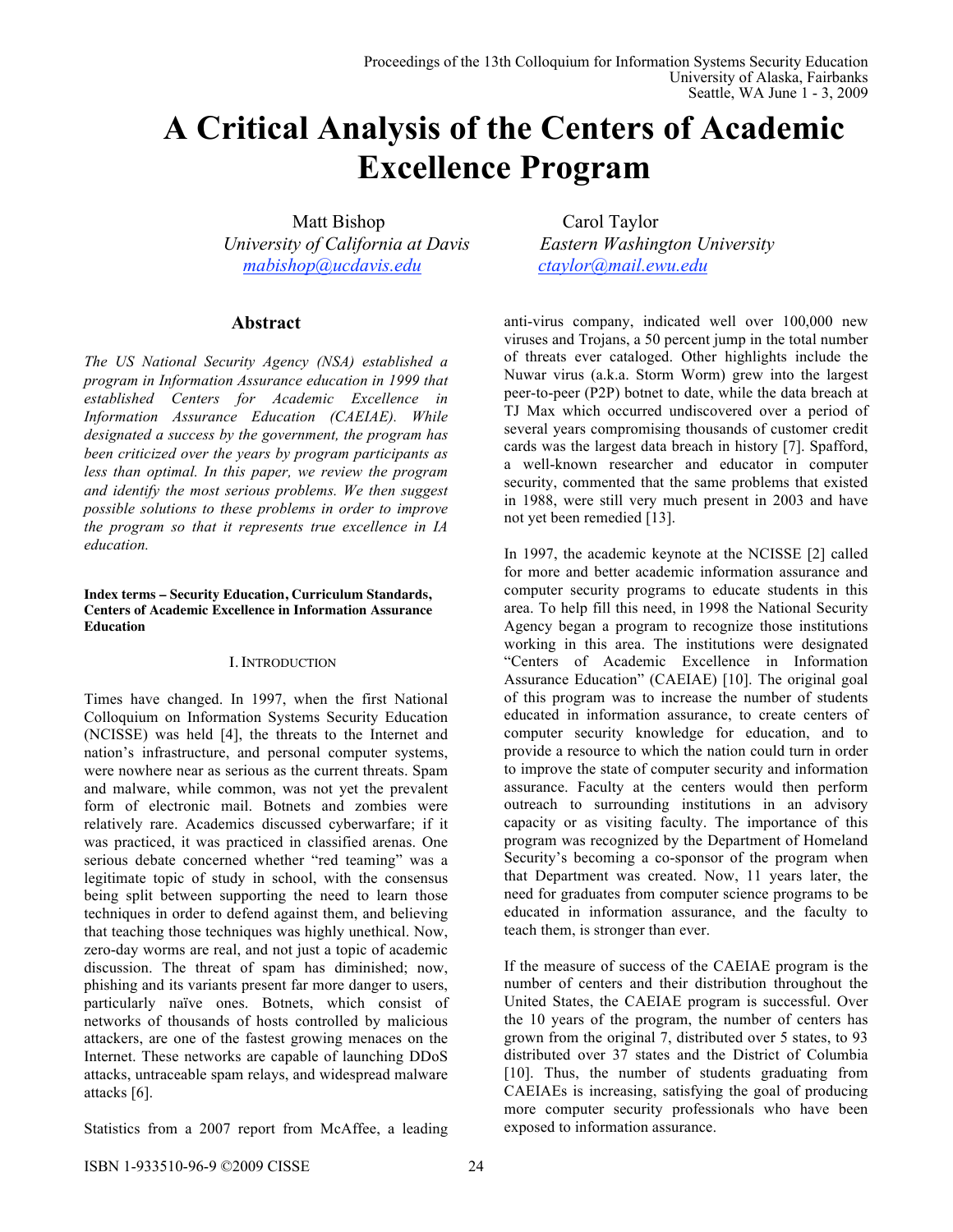But that metric does not measure the other goals behind the CAEIAE program. Have the Centers of Excellence increased the number of students who are expert practitioners of information assurance, or who have a deep understanding of information assurance? Has the creation of CAEIAEs increased the number of faculty in the field? Are the CAEIAEs centers of computer security information and knowledge, and research? Do they provide a resource to which the nation, and industry, can turn to improve the state of computer security and information assurance?

We contend that the benefits of the CAEIAE program could be greatly enhanced, and the ability of the program to meet these other goals greatly strengthened, with some basic changes to the program. The changes are not extensive, but they do require a change of mindset, in which measuring the goals moves away from simple metrics. The funding commitments would be minimal; the time commitment of the government agencies administering the program would be greater. The results would be well worth the effort.

The purpose of this paper is to review the CAEIAE program with regards to its goal of establishing academic centers of excellence in information assurance, identifying specific areas for improvement, and offering suggestions for improvement. We review both the programs strengths and its weaknesses and propose solutions which we believe will create a stronger, more effective program.

The authors emphasize that the goal of this paper is *improvement*. Both authors strongly support the CAEIAE program and its spin-off, the CAE-R program. Indeed, one of the authors (Bishop) has been a co-director of the UC Davis Computer Security Laboratory, which leads the CAEIAE effort for the University of California at Davis, and has worked with the program since its inception. Our criticisms and suggestions are offered in the spirit of wanting this program to achieve its goals.

The paper begins with a history of the CAEIAE program and computer security education, followed by a brief review of the CAEIAE program and a discussion of the process for becoming a Center of Excellence. We use this review as the basis for presenting the weaknesses of the CAEIAE program. The next section presents suggestions for ameliorating or resolving the problems. The paper concludes with a summary and concrete recommendations for improving the CAEIAE program.

# II. HISTORY OF INFORMATION ASSURANCE EDUCATION

Before the creation of the CAEIAE program in 1998, IA education was not common within academic programs. Early academic programs were primarily aimed at graduate students. Early courses mirrored US government research interests and included discussions of multi-level security (MLS), information flow models, covert channel analysis and the design of high assurance systems [2]. There was little emphasis on practical topics such as secure system management, network security, and secure coding.

The CAEIAE program was conceived as a way to encourage students to become information security professionals. The program began in 1998 and the first seven Centers of Academic Excellence (see Figure 1) [10] were named in 1999. At that time, the US government felt that there was a shortage of information security professions and the CAEIAE program was proposed as a solution to this problem.

| <b>School</b>                                          |
|--------------------------------------------------------|
| James Madison University                               |
| George Mason University                                |
| Idaho State University                                 |
| Iowa State University                                  |
| Purdue University                                      |
| University of California at Davis                      |
| University of Idaho                                    |
| $\Gamma$ inna 1. Onisiaal Rassa Centena af Essaillanas |

Figure 1. Original Seven Centers of Excellence

Most of these first seven centers were active in research and have graduate programs capable of producing future IA faculty. Since its inception, each year the CAEIAE program has added schools as centers until at present time there are 93 schools in the CAEIAE program.

The goals of the program are twofold: "to reduce vulnerability in our national information infrastructure by promoting higher education in information assurance (IA), and producing a growing number of professionals with IA expertise in various disciplines" [10]. In practical terms, this means increasing the number and quality of practitioners of students and faculty in the field of information assurance, encouraging and assisting the growth of research and education in that field, and developing centers that can assist government and industry in their efforts to improve the state of the security of the national information infrastructure.

# *A. Process of Becoming a Center of Excellence*

To become a CAEIAE, an institution maps the content of its courses to the CNSS training standards. The IA Courseware Evaluation Program (IACE) reviews the mappings, and if found satisfactory provides official recognition for those schools [9,11]. The school must cover the material in training standard 4011. The 4011 standard covers a set of knowledge considered basic to knowing information security. The school must also show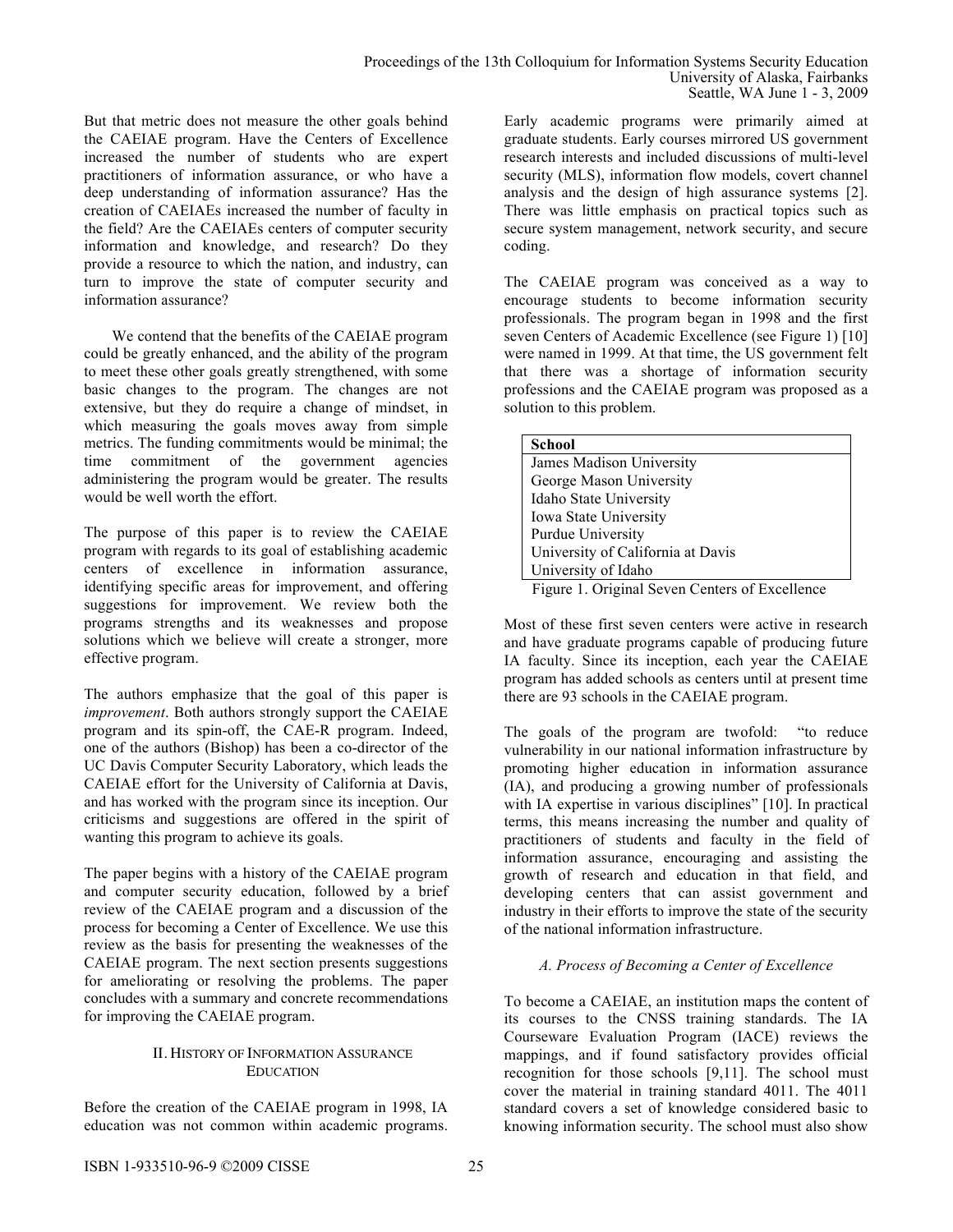its courses map into at least one other standard that requires more specialized knowledge. The CNSS standards 4012-4016 are described in Table 1.

| Table T. UNSS Training Standards |      |                               |  |  |
|----------------------------------|------|-------------------------------|--|--|
| <b>Standard Name</b>             | Year | Description                   |  |  |
| NSTISSI 4011                     | 1994 | <b>Information Systems</b>    |  |  |
|                                  |      | <b>Security Professionals</b> |  |  |
| <b>CNSSI</b><br>4012             | 2004 | Senior Systems                |  |  |
|                                  |      | Managers                      |  |  |
| <b>CNSSI</b><br>4013             | 2004 | System Administrators in      |  |  |
|                                  |      | <b>Information Systems</b>    |  |  |
|                                  |      | Security                      |  |  |
| CNSSI<br>4014                    | 2004 | <b>Information Systems</b>    |  |  |
|                                  |      | Security Officers (ISSO)      |  |  |
| NSTISSI 4015                     | 2000 | <b>System Certifiers</b>      |  |  |
| <b>CNSSI</b><br>4016             | 2005 | Risk Analysis                 |  |  |

|  |  | Table 1. CNSS Training Standards |  |
|--|--|----------------------------------|--|
|--|--|----------------------------------|--|

The stated purpose of the IACE program is "to expand the use of national standards in information assurance education and training throughout the nation. These standards were developed for the government, but have been kept unclassified to share with the greater IA community" [9]. It provides an assessment of the degree to which courseware from commercial, government and academic sources maps to the national standards. Thus, the IACE program's purpose is much broader than academic compliance, also extending to government and commercial training programs.

Once a school has mapped their courses to the CNSS standards, it must meet other requirements to become a CAEIAE. These criteria are intended to measure the depth and maturity of programs of instruction in information assurance at the graduate and undergraduate levels. Figure 2 lists these criteria. The school provides information and references to enable external evaluators to examine the information and determine whether it is sufficient to meet the criteria for a Center of Excellence.

Once a school is designated a CAEIAE, it must recertify every 5 years. The recertification process is essentially a re-application, in that the school must show it continues to satisfy the CNSS requirements as well as the other requirements.

| Ten Criteria for Centers of Academic Excellence |                                                                               |  |
|-------------------------------------------------|-------------------------------------------------------------------------------|--|
| 1                                               | Partnerships in IA Education                                                  |  |
| 2                                               | IA Treated as a Multidisciplinary Science                                     |  |
| 3                                               | University Encourages the Practice of IA                                      |  |
| 4                                               | Academic Program Encourages Research in IA                                    |  |
|                                                 | IA Curriculum Reaches Beyond Geographic<br><b>Borders</b>                     |  |
| 6                                               | Faculty Active in IA Practice and Research and<br>Contribute to IA Literature |  |
|                                                 | State-of-the-Art IA Resources                                                 |  |
| 8                                               | Focus area or area of study in IA                                             |  |
| Q                                               | Declared Center for IA Education or Research                                  |  |
| 10                                              | Full-time IA Faculty                                                          |  |

Figure 2. Criteria for CAEIAE designation

#### III. CAEIAE PROGRAM WEAKNESSES

Assessing the success of the CAEIAE program is difficult. If one believes that the more Centers there are, the more security professionals will be produced, then the increase in the number of Centers would demonstrate that the program is wildly successful. But such reasoning assumes a correlation between the number of Centers and the number, and quality, of graduates of those Centers with expertise in information assurance. So the number of Centers alone provides an inadequate measure of success.

Another goal of the program is to establish centers of expertise that serves as a resource for program development and as centers for IA research. There has been criticism from program participants regarding the criteria used to establish these centers, the recertification process and the level of funding and support after a center is created. Each of these criticisms will be examined in the following sections.

### *A. CAEIAE Designation and Renewal*

One of the most time consuming aspects of the process for a school to become a CAEIAE is in performing the curriculum mapping to the CNSS standards. There are two aspects to this: the mechanical process of providing the information, and—more seriously—the standards against which the information is certified.

The first problem is annoying, but easily remedied. The mapping process itself is extremely time consuming and this entire lengthy process must be repeated when the school needs to recertify. When the standards change, prior information is lost, so for many schools there is no way to update the previous certification. Consequently, recertification is as daunting as the original effort.

Dealing with the second problem, the use of the CNSS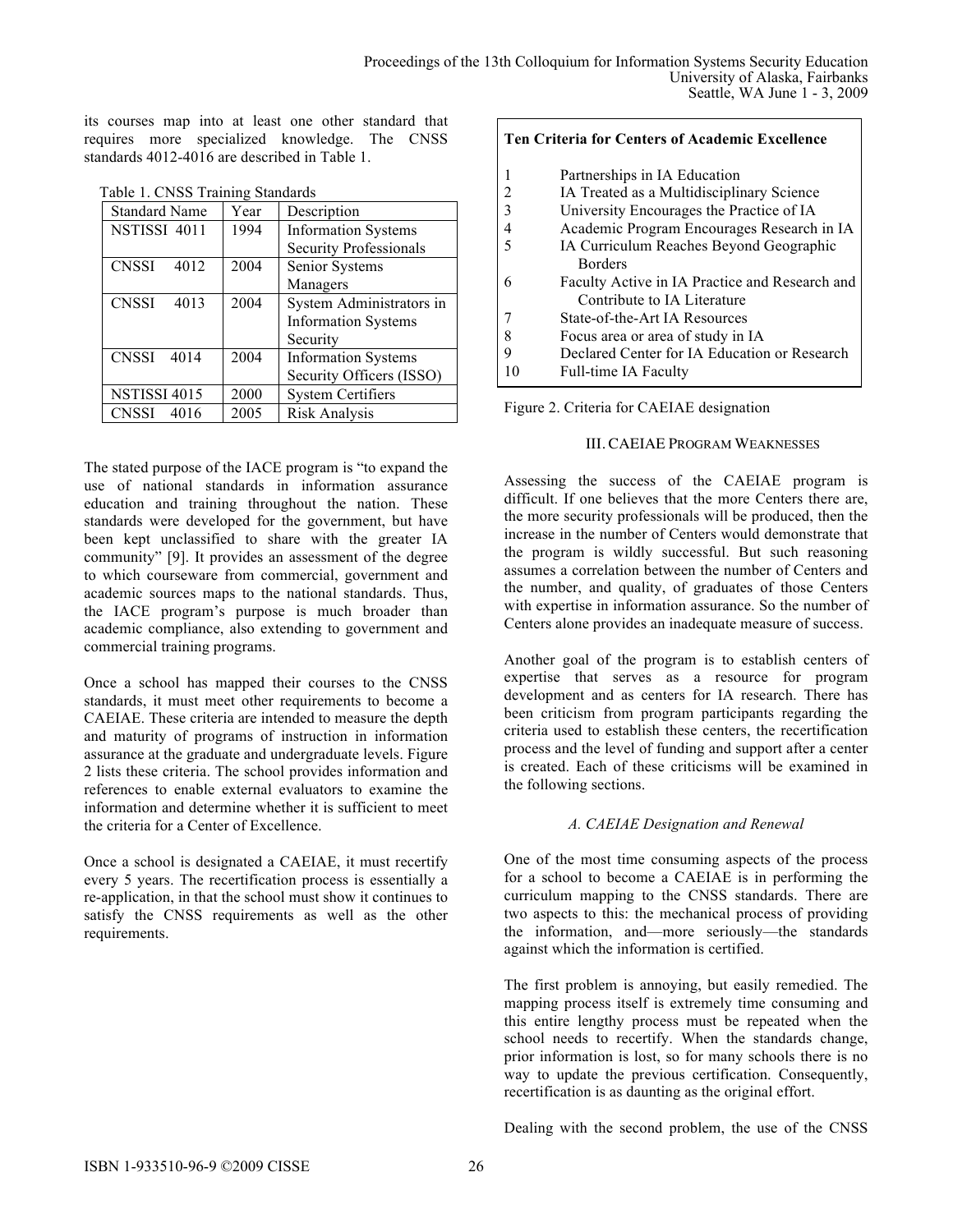standards, is more difficult. College level undergraduate and graduate courses differ significantly in purpose and content from professional training standards, and the correspondence is often not clear. A survey of CAEIAE participants showed that schools had to use multiple courses to satisfy one CNSS standard [16]. Worse, participants noted that certain components in the standards did not map to any of their existing courses because the material was highly specific to the government work environment [16]. Thus, a great deal of time is spent trying to show correspondence between specific skills-oriented training standards and the more generalized content of undergraduate college level courses.

Previous studies documented problems with the CNSS standards [15,16]. One paper detailed how the one required standard, NSTISSI 4011 was deficient as a model curriculum for college courses because of its lack of generality, dated material and incomplete content [16].

A follow-up study presented results from a survey of schools that had completed the IACE courseware mapping in which schools were asked to evaluate the mapping process and the CNSS standards. Results from the survey indicated that a majority of respondents felt that the CNSS standards did not provide good guidance for either undergrad or graduate education. Survey responses indicated that the standards are out of date and fail to address many important areas of information assurance [16].

The main problem with using NSTISSI 4011 as a guide to college level curriculum development is that the goals of NSTISSI 4011 are fundamentally different than those of academic education. Briefly, the goal of NSTISSI 4011 is to ensure students are trained in specific topic areas related to the job they will perform should they be hired by a government agency. This type of knowledge may be inapplicable in other areas (including many security jobs in industry). Academic education emphasizes fundamental understanding of principles and concepts, and how to apply those principles and concepts to specific situations. For example, a security professional trained in managing infrastructure can deploy and configure routers and DNS servers to secure a network. But when asked to secure a Linux system, that professional may not understand how to do it without substantial retraining on both Linux systems and the difference between networkcentric defense and host-based defense. By way of contrast, a security professional with a strong academic education in information assurance will need some training in both situations, but considerably less than the trained security professional, because her understanding of principles and concepts will enable her to take much of the information from the network-oriented situation and apply it to the host-oriented situation. The cost of

academically educated people is some initial training (although there are various ways to minimize this); the benefit is an employee who is flexible and able to apply her learning to new situations [18].

To sum up, there are educational objectives and outcomes that go beyond specific information assurance training goals that should be incorporated in a college level curriculum standard. General outcomes desirable from a college educational program of study include communication skills both written and oral, problem solving, critical thinking, and interpersonal skills [17]. Ideally, recommendations on course sequencing or integration with existing programs would be included in a recommended IA course of study.

# *B. Lack of Resources for the Centers*

Funding for the centers has been a concern from the program's inception. Currently, the being designated a "Center" brings with it no government support for administrative overhead, security research or faculty development. The lack of funding creates a hardship for Centers that typically have one or two faculty who must then administer the program in addition to other duties such as course development, graduate student mentoring and research.

The lack of funding for centers and information assurance education in general has been called a major barrier to the development of academic information assurance programs. In 1997 and in 2000, Bishop discussed how the lack of a stable funding base adversely affects computer security programs [2,3]. While funding for cyber security research has improved slightly in the past 10 years, it is nowhere near the level needed to sustain the Centers. NSF offers grants for information assurance but they are highly competitive with an acceptance rate of between  $10 - 12\%$ . Consequently, new professors are discouraged from entering an area of research with little opportunity and established faculty must constantly search for funding as opposed to devoting their time to research projects. The security industry has also commented on this lack of support for information assurance research. An editor of InfoSecurity magazine commented that the lack of government investment in security research hurts academic programs by discouraging Ph.D.'s from entering the field, which in turn creates shortages of faculty trained in security [1]. The Cyber Security Industry Alliance (CSIA), a group of security vendors, also noted a lack of long-term research funding in a 2005 report [5].

The Information Assurance Scholarship Program (IASP) [8] is a program for supporting students in the area of information assurance. It is funded by the Department of Defense, and students awarded the scholarship go to a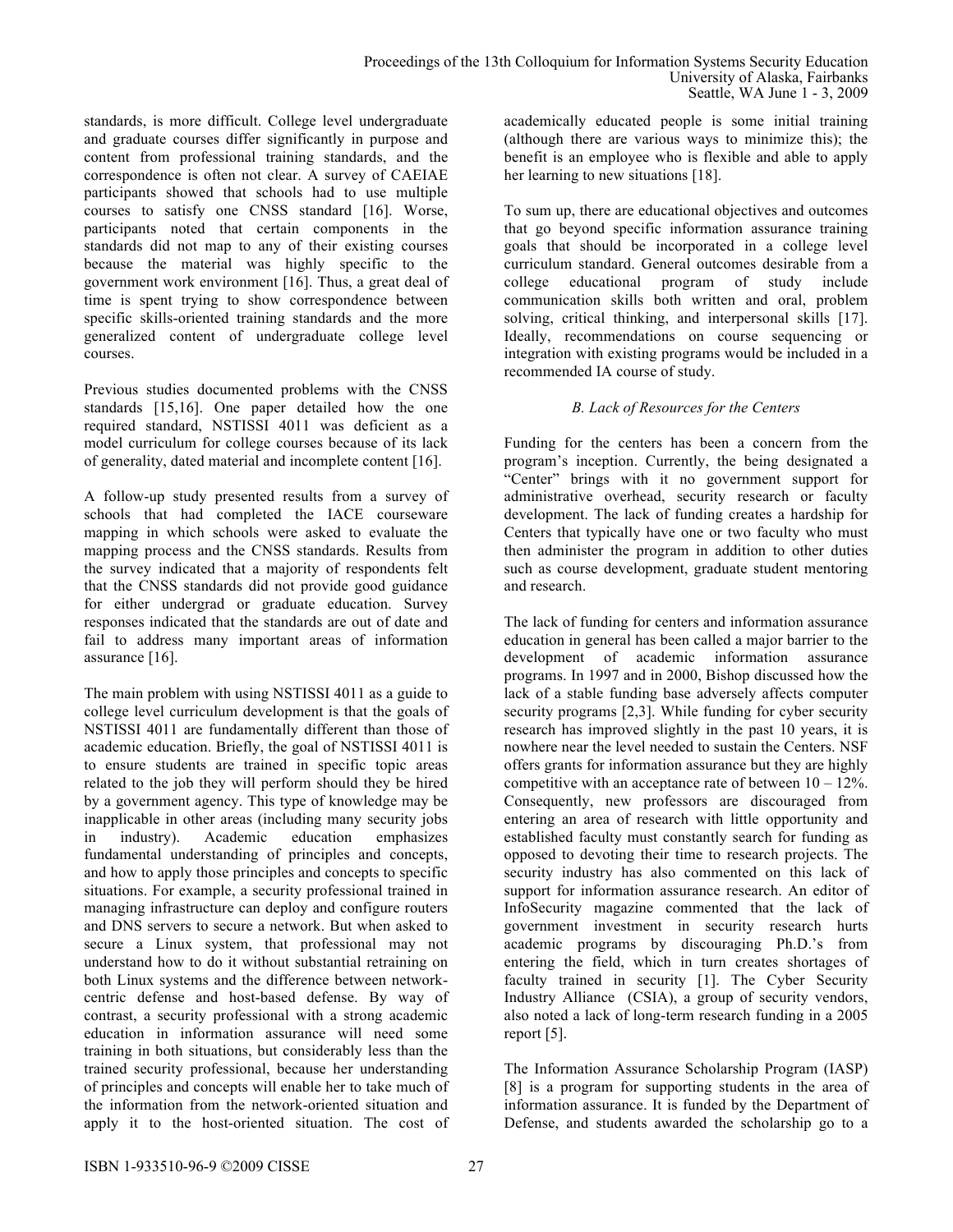CAEIAE to study. After they graduate, they must work in government service for the same number of years that the scholarship funded them. The NSF's Scholarships for Service program [12] is similar, except that it is not restricted to Centers, and allows only 2 years of support. Thus, these programs are really programs for meeting federal agency needs for security professionals.

Associated with both scholarship programs are capacitybuilding programs. These provide some additional money for building infrastructure, such as building lab facilities or creation of new courses. The funding levels are low and not intended (and insufficient) for long-term support.

#### IV. CAEIAE PROGRAM IMPROVEMENT

The previous section described two weaknesses of the CAEIAE program. We emphasize that these weaknesses reduce the effectiveness of the CAEIAE program; they do not render it worthless. Promoting security education and a greater awareness of the importance of information assurance within academia is clearly critical. In that spirit, we offer several suggestions for overcoming the above weaknesses.

#### *A. Use Academic Standards, Not Training Standards*

Currently, the Centers are certified against training standards which is not appropriate for academic institutions. If the goal of the CAEIAE program is to build a solid infrastructure of professionals who understand and can teach information assurance, and practice it in a wide variety of jobs, the Centers should be certified against academic, not training, criteria. In particular, the standards should be patterned after something like the ACM/IEEE curriculum [14], and certification should involve an analysis of the courses and material being taught, similar to the curriculum reviews done by accrediting bodies in the academic world (such as ABET).

The actual problem here is that the Centers seem to be serving two purposes. The first is to provide trained professionals that the government can employ with minimum training. The second is to build up the educational and research infrastructure of the nation. The current CAEIAE educational criteria are heavily weighted towards the former. The use of the term "academic" in the title of the program indicates that the designers of the program understood that the latter is crucial to the success of the program.

This suggests two approaches. The first is simply to replace the training standards with academic standards. This would require the development of such standards, and their general acceptance. This should be done in concert with both a recognized non-commercial, nonprofit organization such as the ACM or IEEE. Then an accrediting group working in conjunction with the CAEIAE program should perform the analysis of information assurance programs to determine whether the school should be designated a  $CAEIAE$ .<sup>1</sup> This type of review will have two immediate benefits. The first is a convergence on the ideas underlying a basic computer security curriculum. There will be great variations in what graduates will know; this will ensure a breadth of knowledge and skills, and a diversity of viewpoints, that will provide the impetus for growth in the field. The second is that the accrediting group members, who work for the CAEIAE program and its sponsors, can give the school extensive feedback on deficiencies that need to be remedied, weaknesses that need to be addressed, and strengths that should be nurtured. This will strengthen arguments that the program will make to the university administration for more resources to address these concerns, and to grow. Also, the sponsors will get direct input from the accrediting group members, rather than the self-reported analyses of courses and research that are currently used.

Another solution to improving the CAEIAE program would be to split the schools into two groups based on their purpose. One designation, the "Center of Academic Excellence in Academia" (CAE-A), would designate schools that provide an excellent education in the academic sense. These would be designated after a review as described in the previous paragraph. A second designation, the "Center of Academic Excellence in Training" (CAE-T) would designate those institutions that meet the existing standards. There is precedent for this type of augmentation. In 2008, 23 universities were designated as "Centers of Academic Excellence in Research" (CAE-R). The above proposal applies a similar division to the types of education.

These designations are not hierarchical; rather, they recognize the two different kinds of education that the CAEIAE program is intended to support. It would also eliminate much of the concern about schools being designated CAEIAEs that are inadequate academically. The problem is that these schools offer fine training programs, but are not "universities" in the academic sense of the word. Designating these CAE-Ts would emphasize their strengths in training, just as designating universities as CAE-As would emphasize the academic education that these institutions offer.

This speaks to a common criticism of the CAEIAE designation: that the institutions designated as CAEIAEs vary wildly in strength. For example, the difference in

<sup>|&</sup>lt;br>|<br>|  $1$  The members of the accrediting group evaluating a CAEIAE, or a potential CAEIAE, must be selected to minimize any conflicts of interests. How to do this is not clear; one approach might be to select them from non-CAEIAE institutions.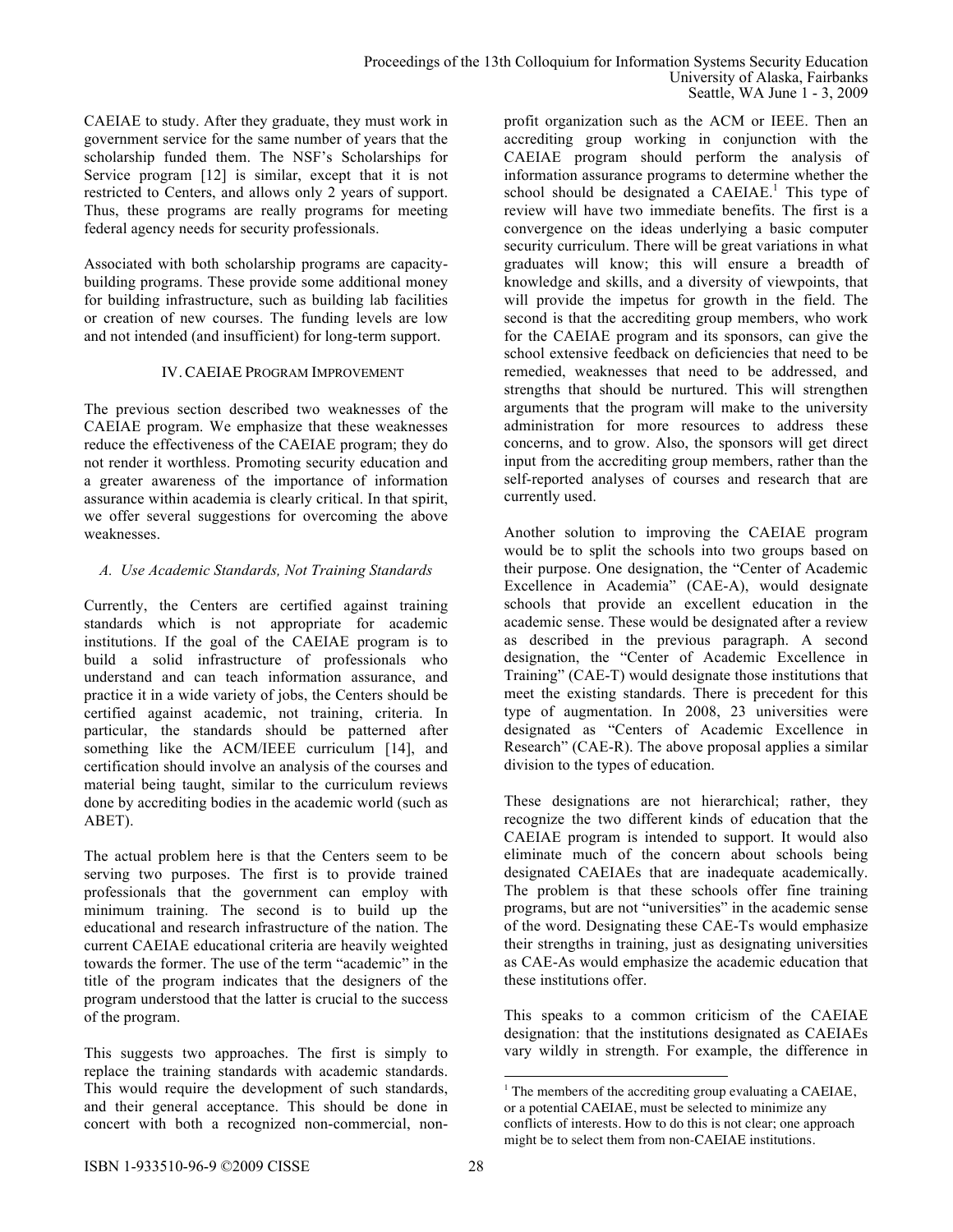knowledge and expertise of graduates from institutions with active research programs and doctoral programs in information assurance, and smaller colleges offering a Masters' degree in information assurance, is extreme. Currently, the program treats all schools as equal. Perhaps differing designations, based on the goals and programs, would ameliorate this criticism.

Ideally, the institutions would work together. For example, if a student were to enter government service after graduating from a CAE-A, the student may need some exposure to a particular set of laws or to the application of particular concepts. Then the student could spend a semester at a CAE-T, taking the courses that would give her the training needed. Further, the CAEIAE program could focus on providing appropriate resources for each type of institution. This brings us to our next point.

# *B. Provide Resources for CAEIAE Institutions*

People respond well to incentives. So, in order to advance the agenda of the CAEIAE program, the existing CAEIAEs should be given incentives to grow, and new schools should have incentives to join the CAEIAE program.

Alas, currently the only incentive is the designation, and the ability to host IASP students. This is not sufficient for many schools, especially given the effort to be certified and maintain that certification (see the next section). Compounding the problem is the lack of support for educational programs in general. This means that university programs such as those supporting the CAEIAE goals have insufficient funds to grow, or in some cases even maintain their status.

Several incentives will encourage CAEIAEs to grow and new schools to become CAEIAEs We suggest additional (minimal) funding; access to research projects; a tighter collaboration between government personnel and academic institutions; and incentives for students to enter the ranks of tenure-track faculty. We discuss each in the next paragraphs.

First, academic programs that would get the CAEIAE designation typically have lots of paperwork and administrative work to deal with. This is especially true if the programs are to grow and to be cross-disciplinary. Universities and academic institutions in general are bureaucracies, and like government require some time, skill, and knowledge to work with. An administrative assistant, who would act as a first point of contact for the Center, help administer it, and provide support for the academic and research programs of the Center, would be an invaluable assistant to the Center's growth. It would also release the faculty from many mundane tasks,

allowing them to spend more time on teaching, curriculum development, and research. Further, most administrative assistants cost less than a faculty member or a research program, so funding such a person would be relatively inexpensive. And it would make Centers more responsive to requests, because there would be a designated person whose primary responsibility is to keep information flowing between the CAEIAE program and the Centers.

A second alternative, one more appealing to CAE-Rs but possibly of interest to CAEIAEs in general, is to have targeted research programs that only CAEIAEs could apply for. These programs would deal with specific problems in information assurance, and their goal would be not merely to solve immediate problems but also to focus on the long-term problems that will require basic, foundational research to solve. Currently, our research is focused on short-term solutions—which is like using wood to shore up a collapsing bridge. The shoring works for a while, but after time the bridge will collapse regardless of how much support it has. Far better is shoring up the bridge only long enough to build a new bridge that does not suffer from the same structural defects that caused the bridge to collapse in the first place! So, the research programs should have long-term (5 to 10 years, at least) funding for Centers that will give researchers the time to develop and test new approaches to solutions or new paradigms for security, rather than trying to solve "the problem of the day" in a way that cannot solve related problems. This will also address a second, more pervasive problem in research. Short-term research funding expires before students graduate, so its ability to support graduate students is limited. It forces faculty members to focus as much on fund raising, to support their graduate students, as it does on research, to the detriment of the research and the graduate students. This also supports the need for long-term funding.

One aspect of the CAEIAE institutions that has received little notice is the gulf separating many from the government agencies sponsoring, or benefiting from, the CAEIAE program. This is detrimental for two reasons. First, academics frequently do not understand the problems of government agencies, and the constraints under which they function. Second, government employees frequently do not understand how different academic governance and academic institutions are when compared with government. The best way to bridge this gap is to begin a program where government employees can spend a quarter, semester, or year (or longer) at a university, working with the graduate students and researchers, giving guest lectures in computer security classes (or possibly even teaching one). Their specific task would be to build connections, teach, and work with research already under way. This will benefit the students immeasurably, because they will be working with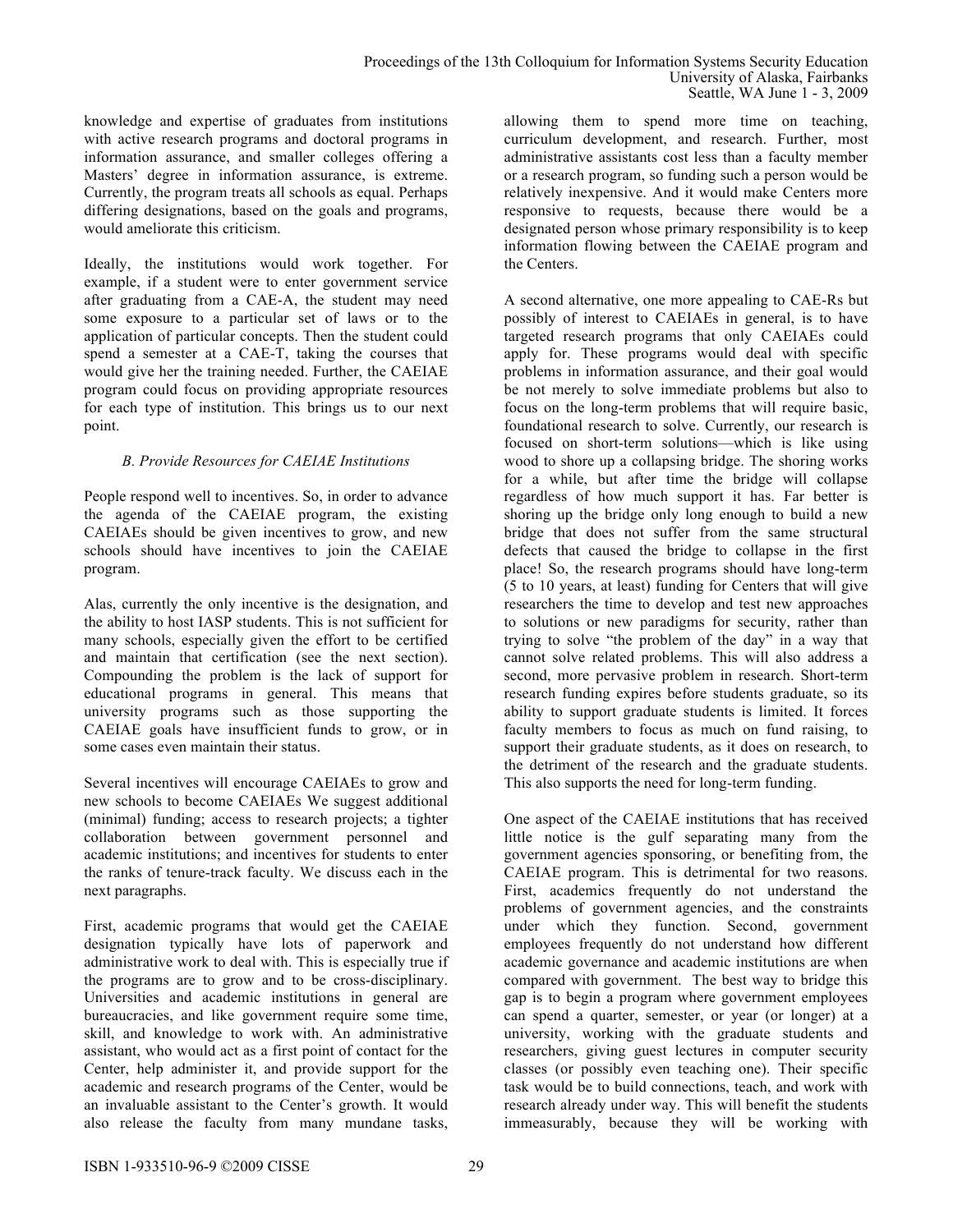someone who can show them the immediate application of their research, and who can bring real-world examples into the classroom. It would increase the visibility of the Center within its own academic institution, to the Center's benefit. It would also benefit the government, because it would give them the ability to see what others consider important problems, and how academics approach problems and do research. Similarly, a program that brings academics into government institutions would be salutary, *provided* this could be done in such a way that the academic could bring what she has learned back to the university (in other words, the issue of classified work might pose a problem).

The SEAL program is a good start. That program designated a senior executive to interact with one or more CAEIAE's. Our proposal simply takes this idea farther, and increases the contact between the SEAL and the CAEIAE. In fact, our focus is to increase the contact between the government and the Center.

Finally, consider the problem of encouraging graduate students to become faculty members. Currently, the IASP and SFS programs are obstacles, because once out of graduate school, the student must work for the government for several years—and when they are done with their obligation, their ability to get jobs at research universities is greatly diminished, because they have not been active in research for several years. An alternative is to assert that those who teach the next generation of information assurance professionals are just as valuable to the improvement of the nation's infrastructure as those who work for the government directly. With this point of view, an equally valid goal of both the IASP and SFS programs is to produce teachers as well as government employees. So, the programs could modify the students' obligations to allow them to substitute one year of teaching for one year of government service. This actually fits well with the way the tenure system works at most research institutions. Tenure-track faculty generally go up for tenure after 5 to 7 years as an untenured faculty member. As most Ph.D. programs take 3 to 5 years, by the time the former student goes up for tenure, her obligation would have been paid back.

We emphasize the need here for creativity. Many incentives can be developed; we have suggested some that, based on our experience, we believe would be effective. Critical is that the proposed incentives be evaluated *in light of the academic institution needs and benefits*; these generally differ from what would work in government or industry.

### V. CONCLUSION AND FUTURE STEPS

The Center of Academic Excellence program, sponsored by the National Security Agency and the Department of Homeland Security, is in crisis. It identifies institutions that have programs considered to be among the best information assurance programs in the nation. But it provides no benefits beyond that designation to the schools. It requires the faculty of the school to make a large investment in time and effort to obtain, and maintain, the designation. Faculty are becoming frustrated with the program; indeed, one of the original 7 CAEIAEs (Purdue) declined to renew their designation. The problems identified above spring both from the personal experience of the authors in creating and maintaining Centers of Excellence and from surveys of CAEIAE participants.

We believe the program is flawed. We believe, equally strongly, that the flaws can be remedied. The result will be a program more effective than the current one that meets or exceeds all of the goals of the program. Our purpose in writing this paper is to discuss the weaknesses of the program openly, and by bringing them out into the open, help the program sponsors create a truly effective, long-term, robust, and successful program.

The ideas in this paper are just one set of possible improvements. Others within the security community undoubtedly have equally valuable, or better, ideas. We welcome a discussion of them, and hope that others become involved in working towards improving the quality of the CAEIAE program.

### VI. REFERENCES

- [ 1] Birney, A. "Secure Coding? BAH!", Editorial, InfoSecurity, Jan. 2004.5
- [ 2] Bishop, M. "The State of INFOSEC Education in Academia: Present and Future Directions," Proceedings of the National Colloquium on Information System Security Education pp. 19–33 (Apr. 1997).
- [ 3] Bishop, M. "Academia and Education in Information Security: Four Years Later," Proceedings of the Fourth National Colloquium on Information System Security Education (May 2000)
- [ 4] CISSE. "Colloquium for Information Systems Security Education", http://cisse.info/colloquia/cisse1/intro.htm
- [ 5] CSIA."Federal Funding for Cyber Security R & D", CSIA Alliance, July 2005, http://www.csialliance.org/CSIA\_RD.pdf
- [ 6] Dittrich, D. "Invasion Force", Information Security, Vol. 8.3, March 2005.